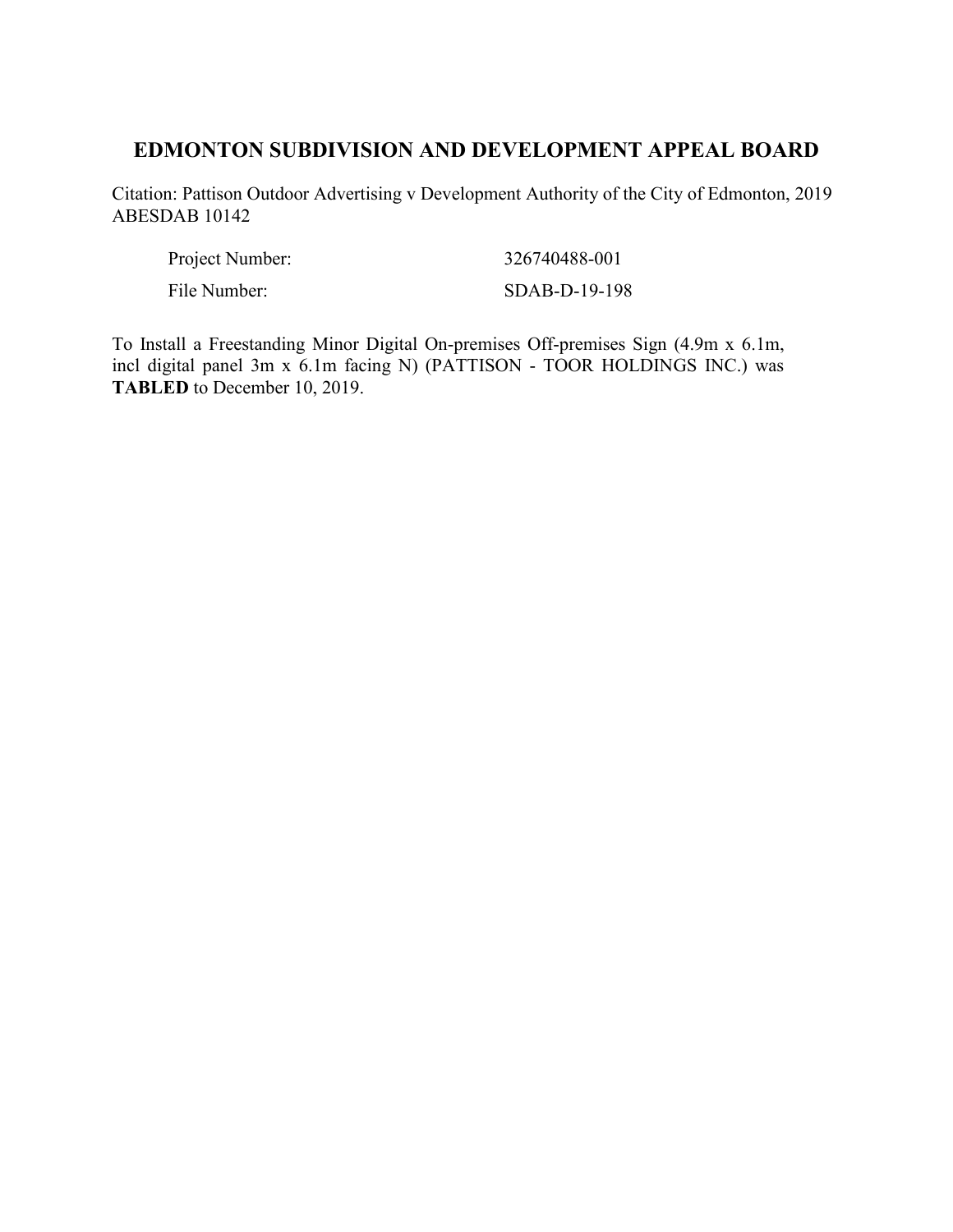# **EDMONTON SUBDIVISION AND DEVELOPMENT APPEAL BOARD**

Citation: Allard Developments v Development Authority of the City of Edmonton, 2019 ABESDAB 10198

| Date:           | November 27, 2019 |
|-----------------|-------------------|
| Project Number: | 326740488-001     |
| File Number:    | $SDAB-D-19-198$   |

Between:

## Allard Developments

and

The City of Edmonton, Development Authority

Board Members

Gwen Harris, Presiding Officer Rohit Handa Don Fleming Rick Hachigian James Kindrake

## **DECISION**

[1] On November 13, 2019, the Subdivision and Development Appeal Board (the "Board") heard an appeal that was filed on October 22, 2019 for an application by Planworks Architecture Inc. The appeal concerned the decision of the Development Authority, issued on October 8, 2019, to refuse the following development:

## **To change the Use from a General Retail use to a Cannabis Retail Sales and to construct interior alterations.**

[2] The subject property is on Plan 1522818 Blk 3 Lot 2, located at 11803 - 26 Avenue SW, within the (TC-C) Heritage Valley Town Centre Commercial Zone. The Special Area, Heritage Valley Town Centre and the Heritage Valley Town Centre Neighbourhood Area Structure plan apply to the subject property.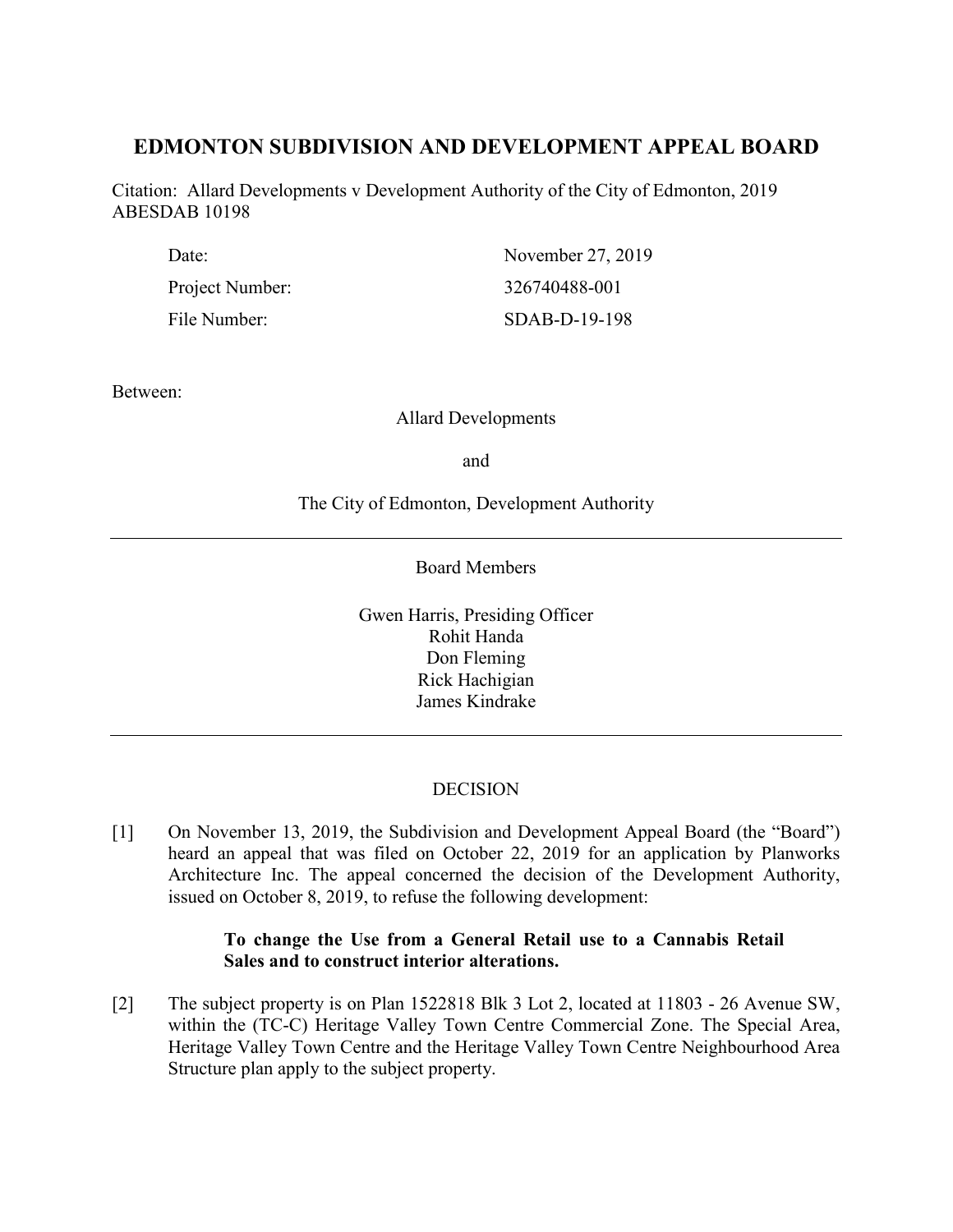- [3] The following documents were received prior to the hearing and form part of the record:
	- Copy of the Development Permit application with attachments, proposed plans, and the refused Development Permit;
	- The Development Officer's written submissions;
	- Written submissions from Legal Counsel for the Appellant; and
	- A written submission from the Edmonton Public Library.
- [4] The following exhibit was presented during the hearing and forms part of the record:
	- Exhibit  $A Copy$  of the Separation Distance Map edited by Legal Counsel for the Appellant.

### **Preliminary Matters**

- [5] At the outset of the appeal hearing, the Presiding Officer confirmed with the parties in attendance that there was no opposition to the composition of the panel.
- [6] The Presiding Officer outlined how the hearing would be conducted, including the order of appearance of parties, and no opposition was noted.
- [7] The appeal was filed on time, in accordance with section 686 of the *Municipal Government Act*, RSA 2000, c M-26.

## **Summary of Hearing**

- *i) Position of the Appellant, R. Noce, Miller Thomson LLP representing B. Clough, President of Allard Developments, the property owner*
- [8] The proposed Cannabis Retail Sales will be located in a shopping centre. The site is comprised of three abutting lots that will be integrated into one shopping centre that will be approximately 11 hectares in size when completely built out.
- [9] The Development Officer refused the proposed development because he did not have the authority to vary the minimum setback regulations contained in section 70 of the *Edmonton Zoning Bylaw* (the "*Bylaw*"). Therefore, the Development Officer did not consider or assess the validity of the required variance at this location.
- [10] Cannabis Retail Sales is a Permitted Use in the (TC-C) Heritage Valley Town Centre Commercial Zone. In September 2018, Council amended the *Bylaw* to include Cannabis Retail Sales as a Permitted Use in the TC-C Zone. Council made this amendment with full knowledge of the existence of a Library at this location.
- [11] The General Purpose of the (TC-C) Heritage Valley Town Centre Commercial Zone is to: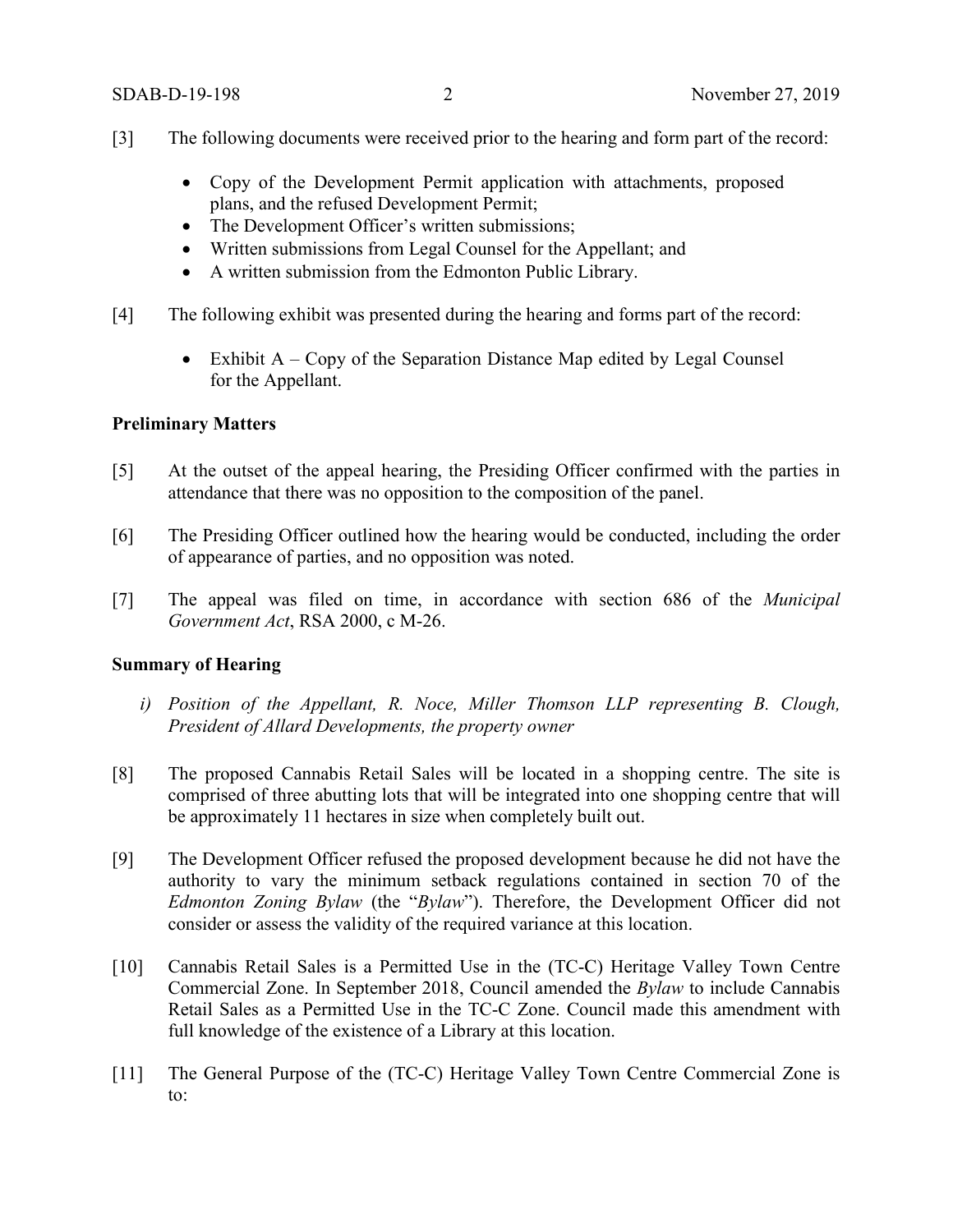Create a high quality, pedestrian-friendly commercial development in accordance with the Objectives and Policies of the Heritage Valley Town Centre Neighbourhood Area Structure Plan. This Zone will allow for a mix of large, medium and/or small format retail, office, entertainment, cultural and institutional Uses recognizing the proximity and prominence of the transit node (LRT station and bus facilities) within the Heritage Valley Town Centre.

- [12] The developer originally applied to rezone the site to (CSC) Shopping Centre Zone but was directed by Council to come forward with a Direct Control application because of the proximity to a future LRT station.
- [13] The proposed development is fully compliant with the *Gaming, Liquor and Cannabis Act*  and *Regulation*.
- [14] Section 687(3)(a.4) of the *Municipal Government Act* indicates that a Subdivision and Development Appeal Board must comply with the applicable requirements of the regulations under the *Gaming Liquor and Cannabis Act* respecting the location of premises described in the cannabis licence and distances between those premises and other premises. The proposed development is fully complaint with those requirements.
- [15] The Board has the authority to vary any development regulation contained in the *Bylaw* pursuant to 687(3)(d) of the *Municipal Government Act*. The Board may vary, where in its opinion, the proposed development would not unduly interfere with the amenities of the neighbourhood or materially interfere with or affect the use, enjoyment or value of neighbouring parcels of land.
- [16] The decision of the Court of Appeal in *Thomas v Edmonton (City*), 2016 ABCA 57 explains the Board's variance powers pursuant to section 687(3)(d) of the *Municipal Government Ac*t. Paragraph [29] states that:

. . . To relieve against hardship, the Legislature has conferred on subdivision and development appeal boards the authority to relax – that is vary, dispense with or waive – development standards in the applicable land use bylaw providing certain conditions as set out in section 687(3)(d) are met.

[17] The decision of the Court of Appeal in *Newcastle Centre GP Ltd v Edmonton (City),* 2014 ABCA 295 also helps to explain the Board's variance powers. Paragraphs [6] and [7] state:

> . . . We, the Board, have a power to grant variances, but the bylaw creates a presumption of harm to the public, and we the Board cannot intervene unless that presumption is rebutted by the applicant. That is an error.

> The legal test for such waivers is in the *Municipal Government Act*, and is clear. Section  $687(3)(d)$  mandates this test: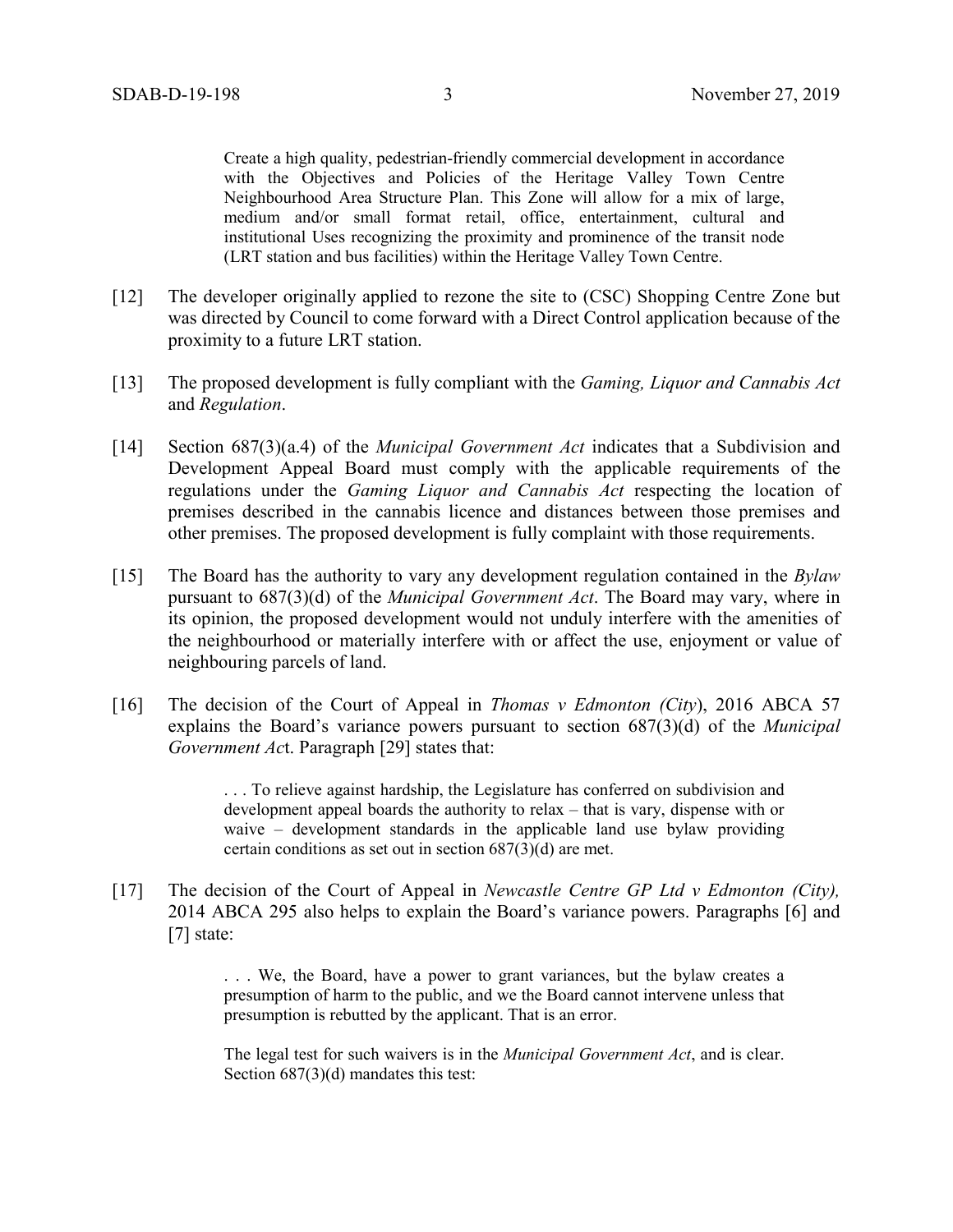the proposed development . . . would not (A) unduly interfere with the amenities of the neighbourhood, or  $(B)$  materially interfere with or affect the use, enjoyment or value of neighbouring parcels of land . . .

- [18] These decisions are still the law in Alberta and the law that must be applied by the Board.
- [19] Council did not create these separation distance requirements based on a presumption of harm. They are rather just numbers that have been deemed to be appropriate.
- [20] The proposed Cannabis Retail Sales will be operated by Alcanna Cannabis Stores Limited Partnership. Its affiliated companies have been a liquor retailer in Alberta since privatization. Alcanna is an Edmonton based, TSX listed public company and an active member of the community.
- [21] Eleven Nova Cannabis stores have been opened in Alberta since cannabis was legalized in October 2017. Nova stores go above and beyond the required regulations by making the corporate decision to close all of their stores by 10:00 p.m. despite regulations that would allow the stores to remain open later.
- [22] The leased unit is approximately 2,600 square feet in size in a 5,000 square foot building. A fast food outlet is proposed for the remainder of the building.
- [23] Photographs were referenced to illustrate the proposed store front, front window inserts, the floor layout, and the vault which provides the secure storage of product as required by the regulations. The drive aisle for the fast food restaurant separates the building from the public roadway.
- [24] The subject location is appropriate for Cannabis Retail Sales especially when compared to other options in the area. The proposed location is in a building located in a full shopping centre with ample parking and it will not conflict with any other use in the shopping centre.
- [25] The building that houses the proposed Cannabis Retail Sales store is not visible from the interior or the exterior of the Library and vice versa. The entrances to each of the buildings are on opposite sides and an individual would have to cross two roads to reach the other building. The walking distance door-to-door is 160 metres. There is parking in front of the Library and ample parking in front of the proposed Cannabis Retail Sales store.
- [26] The distance between the buildings "as the crow flies" is 110 metres.
- [27] Photographs were referenced to illustrate the door-to-door walk from the site of the proposed store to the Library. The Library cannot be seen when standing in the parking lot in front of the drug store.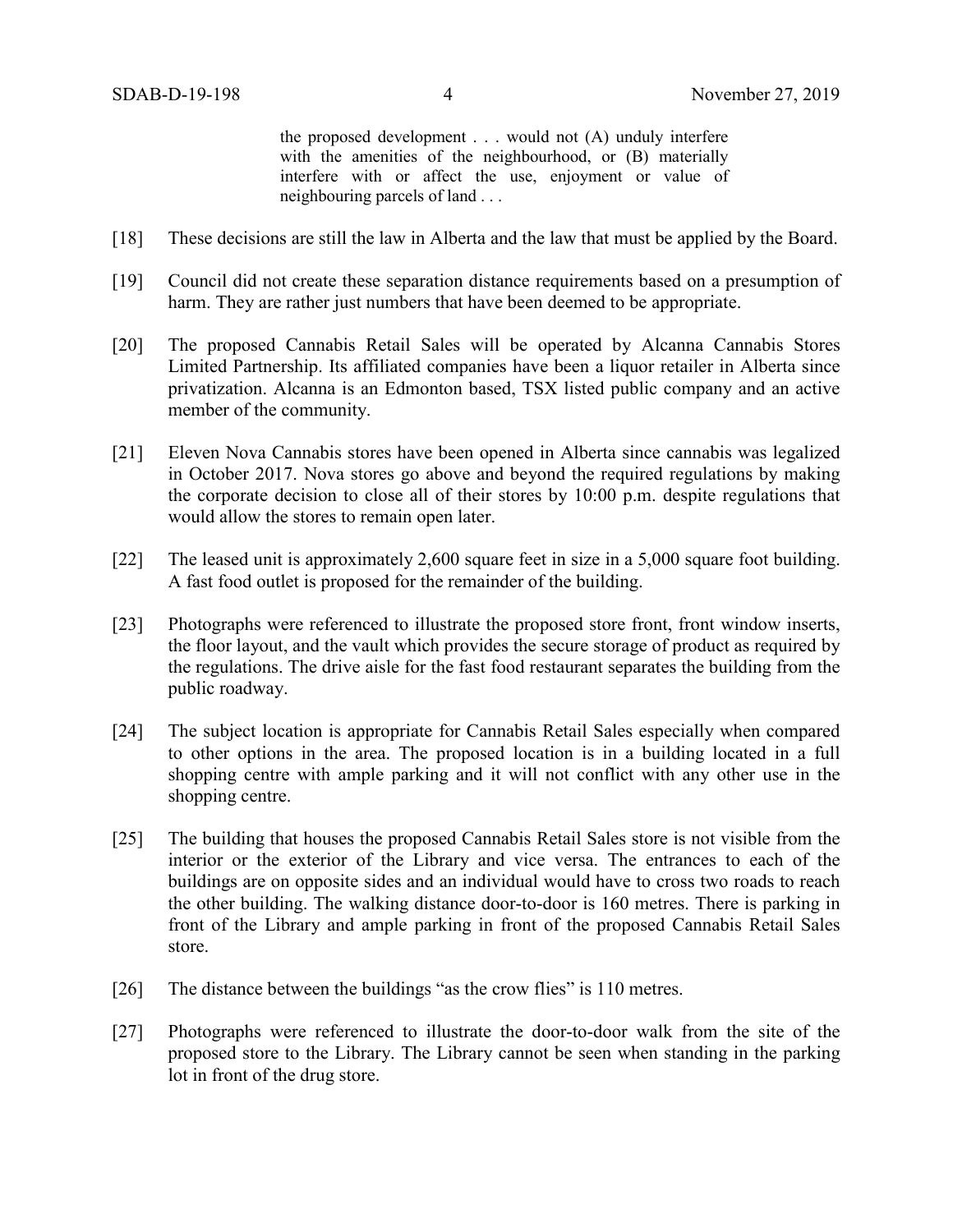- [28] There is a Real Canadian Superstore Liquor Store located directly across the street from the library. There is no entrance to the Library on the north or east side of the building.
- [29] The Heritage Valley Library is a small 3,200 square foot storefront location. The Library offers some program services but is predominantly used for core Library services such as book drop-off, and the pick-up of books.
- [30] The setback violation is technical in nature because the proposed development and the Library are on the same site. If the Library is allowed to bar this application, it would lead to the removal of this Permitted Use because the separation distance requirements could never be met.
- [31] Council amended section 70 of the *Bylaw* in February 2019. One of the amendments was that for Sites that are greater than 2.0 hectares in size and zoned either CSC or DC2, that do not contain a public library at the time of application for the Development Permit for the Cannabis Retail Sales: (i) subsection 70(2), and 70(4) shall not apply; and (ii) the distances referred to in subsection 105(3) of the *Gaming, Liquor and Cannabis Regulation* shall be expressly varied to 0 metres. If the Library was not here already, this development would be approved and the Library could be developed after.
- [32] The Library is located across the street from a Real Canadian Superstore Liquor Store that is 7,000 square feet in size, double the size of the Library and triple the size of the proposed Cannabis Retail Sales store. Children can look in the windows of the Liquor Store and see the products and can also be taken inside the store which is not permitted for a Cannabis Retail Sales store. No evidence was provided by either the Development Officer or the Edmonton Public Library that the Liquor Store has resulted in any antisocial behavior occurring in front of the Library.
- [33] Photographs were referenced to illustrate that the only entrance to the Library is located on 28 Avenue SW, 100 metres from the site of the proposed Cannabis Retail Sales store. The two buildings are separated by other buildings and commercial uses as well as internal roads and sidewalks.
- [34] The City of Edmonton *Public Places Bylaw* prohibits smoking of any tobacco product or cannabis inside a building or within 10 metres of a doorway or window of a building. Smoking of tobacco or cannabis is not allowed on patios, in public vehicles or on any school property.
- [35] The separation distance map provided by the Development Officer was referenced and marked as *Exhibit A* to illustrate the exact location of the 3,200 square foot bay in which the Library is located.
- [36] Mr. Noce and Mr. Clough provided the following information in response to questions from the Board: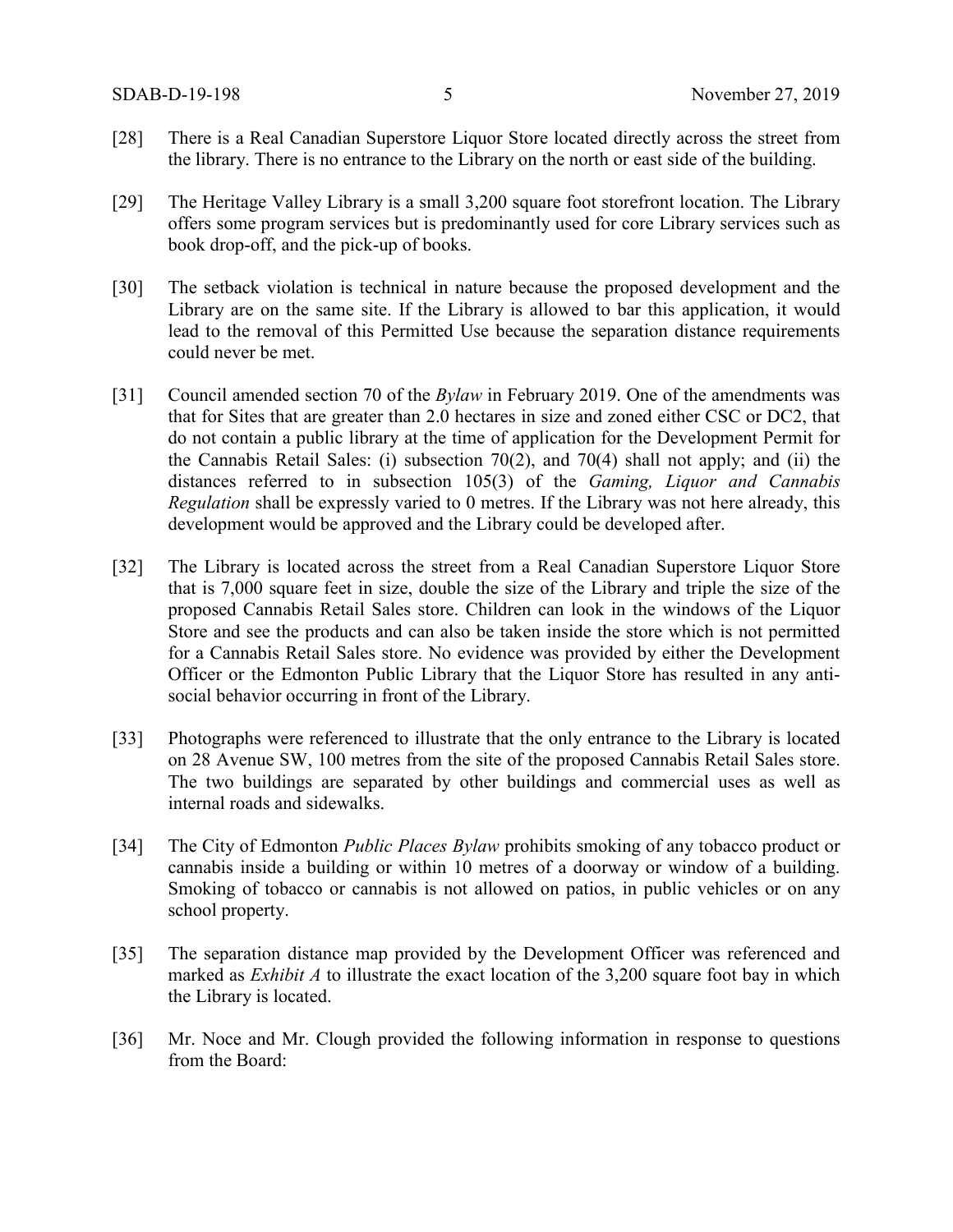- a) The history of the creation of minimum separation distances as it was for separation distances for Liquor Stores when they were privatized in 1993 is a way for a Council to provide a voice to communities. However, it is simply a number and evidence has to be provided that varying that number would result in harm.
- b) In this case, Council has allowed Cannabis Retail Sales Use as a Permitted Use at this location. Evidence has been provided that it will not be harmful to vary the separation distance requirements because of the nature of the site and because the proposed store is not visible from the Library. Those in opposition to the development have the opportunity to challenge the evidence and provide evidence to the contrary which is consistent with the Court of Appeal findings in *Newcastle Centre GP Ltd v Edmonton (City),* 2014 ABCA 295. Council wants Cannabis Retail Sales Uses to be located in large shopping centre sites such as this one.
- c) Mr. Clough clarified that the shopping centre is comprised of three legal lots and it is all zoned TC-C, the only site in the City with this type of zoning. A Cannabis Retail Sales Use could not be located anywhere on the site without requiring a variance to the minimum required separation distance from a Public Library.
- *ii) Position of the Development Officer, S. Chow:*
- [37] It was clarified that the pink highlighted area on the separation distance map identifies the titled lot. The L-shaped portion is one titled lot and includes the location of the Public Library.
- [38] Section 70(6) of the *Bylaw* addresses visibility and Crime Prevention Through Environmental Design requirements. The Alberta Gaming Liquor and Cannabis Commission has clarified that Health Canada does not want product to be visible from the street but this can be achieved through the use of different design techniques.
- [39] Mr. Chow provided the following information in response to questions from the Board:
	- a) Site is defined as one or more abutting lots that are not separated by a public roadway. He could not confirm if there is another location on this site that would allow the development of a Cannabis Retail Sales Use without requiring a variance.
	- b) He has not been provided with any information that the City may have collected regarding the potential harm of Cannabis Retail Sales Uses in close proximity to sensitive uses.
	- c) He did not have any opinion regarding the evidence provided by the Appellant that there is no harm because of the other site factors.
	- d) He could not confirm if there was a public roadway in the middle of the site. The distance from site-to-site is zero metres.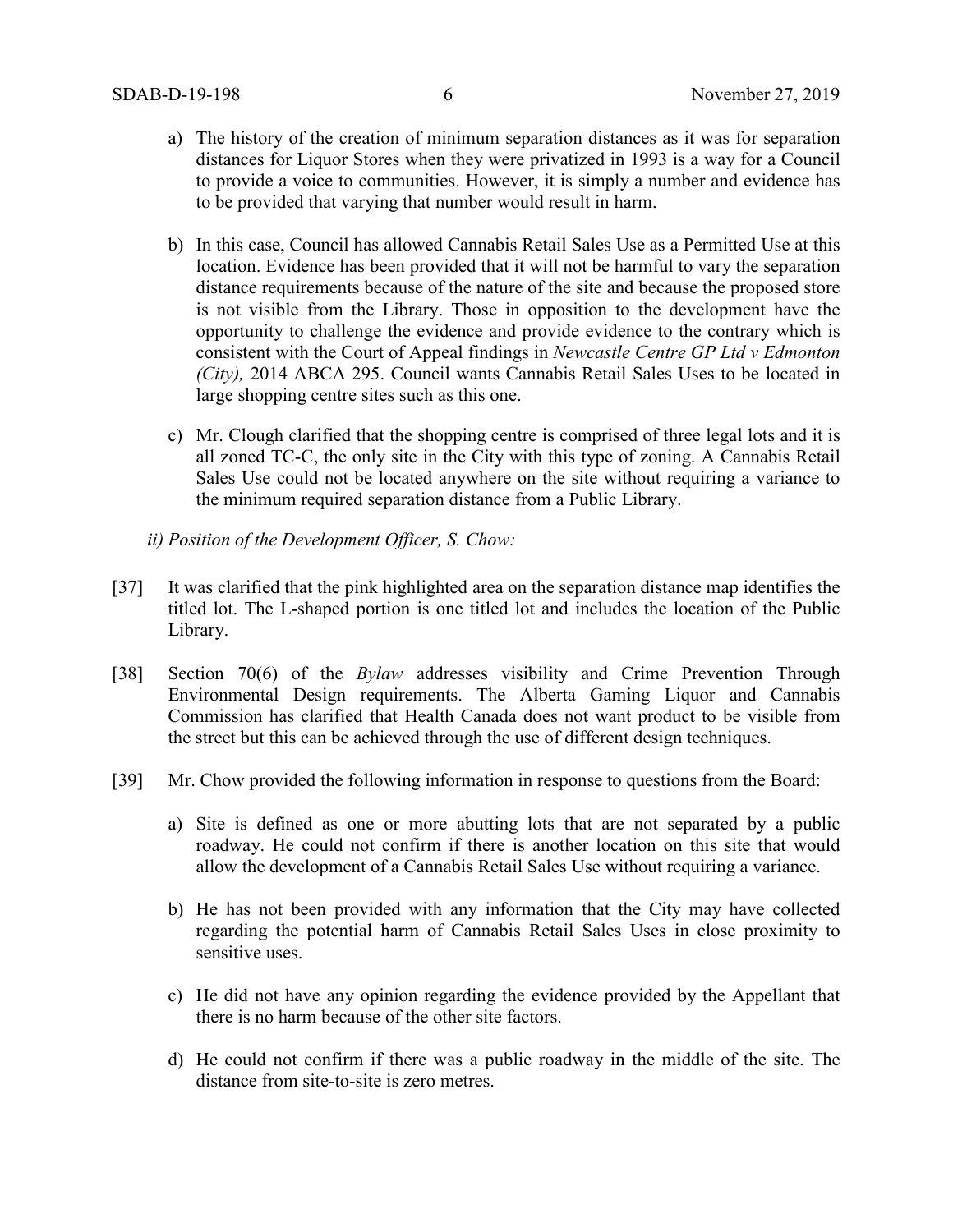- e) The site-to-site regulation is a general measurement tool that is used by the City for everything with the exception of a store-to-store measurement that is used for cannabis and liquor stores when measurements are taken from wall-to-wall.
- *iii) Position of an affected party in opposition of the Appellant, G. Monai, representing the Edmonton Public Library:*
- [40] The Edmonton Public Library does not support the proposed development because it does not comply with the minimum setback of 200 metres from the development site boundary requirement for a Public Library as set out in section 70.2 of the *Bylaw*.
- [41] Council undertook extensive public and stakeholder consultation while developing the regulations. Public feedback was clearly in favour of establishing a minimum 200-metre setback to help keep cannabis out of the hands of children and protect public health.
- [42] This establishes a test for harm that the Board should consider. In addition, the City has undertaken a review of other municipalities that have setbacks of between 30 metres and 300 metres from the site boundary where a Library is located to the site boundary of a retail cannabis store which is not unreasonable. After extensive stakeholder feedback and review, the 200-metre setback was established by Council.
- [43] In this case, the Applicant is requesting no setback which is contrary to the intent of the *Bylaw*.
- [44] The *Gaming, Liquor and Cannabis Act* provides clear direction on the importance of establishing a buffer between cannabis retailers, schools and provincial health care facilities and has provided municipalities with authority to set buffers with the same intent to help keep cannabis out of the hands of children and protect public health.
- [45] The Province established four policies in the establishment of legislation, including keeping cannabis out of the hands of children and youth; protecting public health; promoting safety on roads, in workplaces and in public spaces; and limiting the illegal market for cannabis.
- [46] The Province has undertaken extensive stakeholder consultation regarding cannabis and Albertans support the establishment of buffers to help keep cannabis out of the hands of youth. This establishes a benchmark for harm.
- [47] The Library opened in Heritage Valley Town Centre in April 2018 and serves customers who reside south of Anthony Henday Drive. The 3,200 square foot location provides services similar to established smaller libraries of 10,000 square feet in size.
- [48] This location has been very busy since it opened. It is highly visited by families and youth who participate in programs and services throughout the day and evening from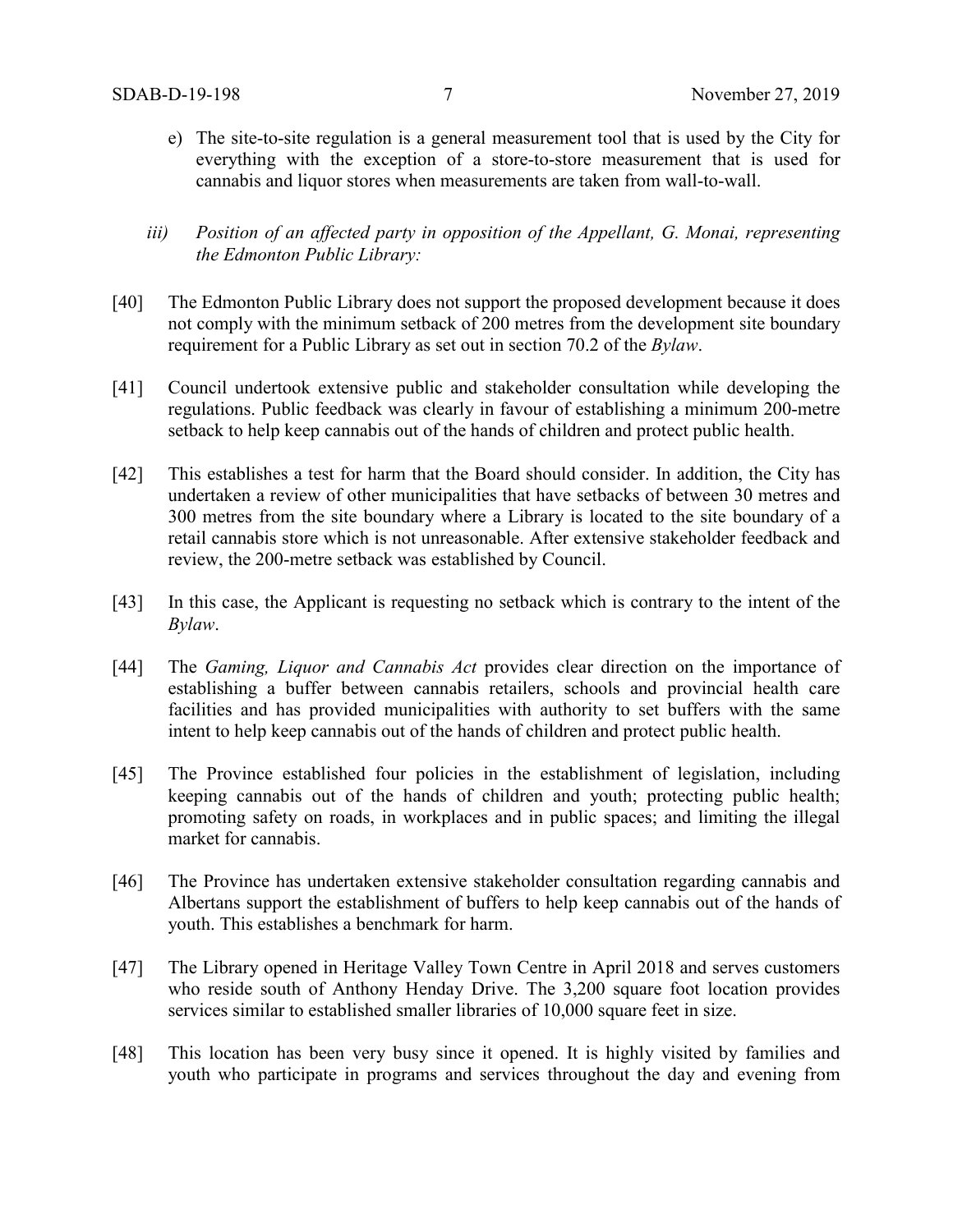Monday to Sunday. This year from January to September there were 108,127 customer visits.

- [49] The Library has offered 318 programs designed for children and youth this year with an average of 28 attendees. There are six schools located in close proximity to the Library and visit as a way to encourage students to become aware of the Library.
- [50] The programming that has been designed to serve primarily children and youth based on the demographics of the community was reviewed.
- [51] As a highly visited location for children and families who visit not only the Library but other businesses, they will have clear sight lines of the proposed Cannabis Retail Sales store. This is not compatible with the programming of the Edmonton Public Library which is targeted at youth.
- [52] The proposed location is not consistent with the direction provided by the Alberta Cannabis Framework and Legislation or the *Bylaw* which is based on extensive stakeholder feedback that was used to establish the minimum separation distance requirements. The goal was to establish reasonable minimum setbacks that would provide a "buffer in helping to keep cannabis out of the hands of children and protect public health".
- [53] The onus should be on the Applicant to demonstrate what compelling reason and unique circumstances should be considered by the Board to vary the minimum required separation distance requirement. This requires clear and demonstrated evidence that the public consultation undertaken by the City and the Province should not apply.
- [54] While the Board has the authority to vary the regulation pursuant to section 687 of the *Municipal Government Act*, reasons for that decision must be provided. The Board must determine that the proposed development will not unduly interfere with the amenities of the neighbourhood or materially interfere with or affect the use, enjoyment or value of neighbouring parcels of land.
- [55] In this case, the Edmonton Public Library believes that the Board must place the onus on the Applicant to demonstrate that the required variance will not result in any harm. The standard of harm has already been established through the public consultation conducted by both the City and the Province.
- [56] The *Bylaw* includes requirements that attempt to provide an equitable balance to locate cannabis retail stores in communities while balancing the sensitivity of creating buffers to minimize the exposure of cannabis to children and youth.
- [57] It is the responsibility of the Board to interpret the planning policies established by Council so as to relieve against hardship or strict interpretation of set standards that is creating hardship or leading to an unreasonable outcome. The decision of the Board should not be to reframe public policy so as to defeat the intention of Council in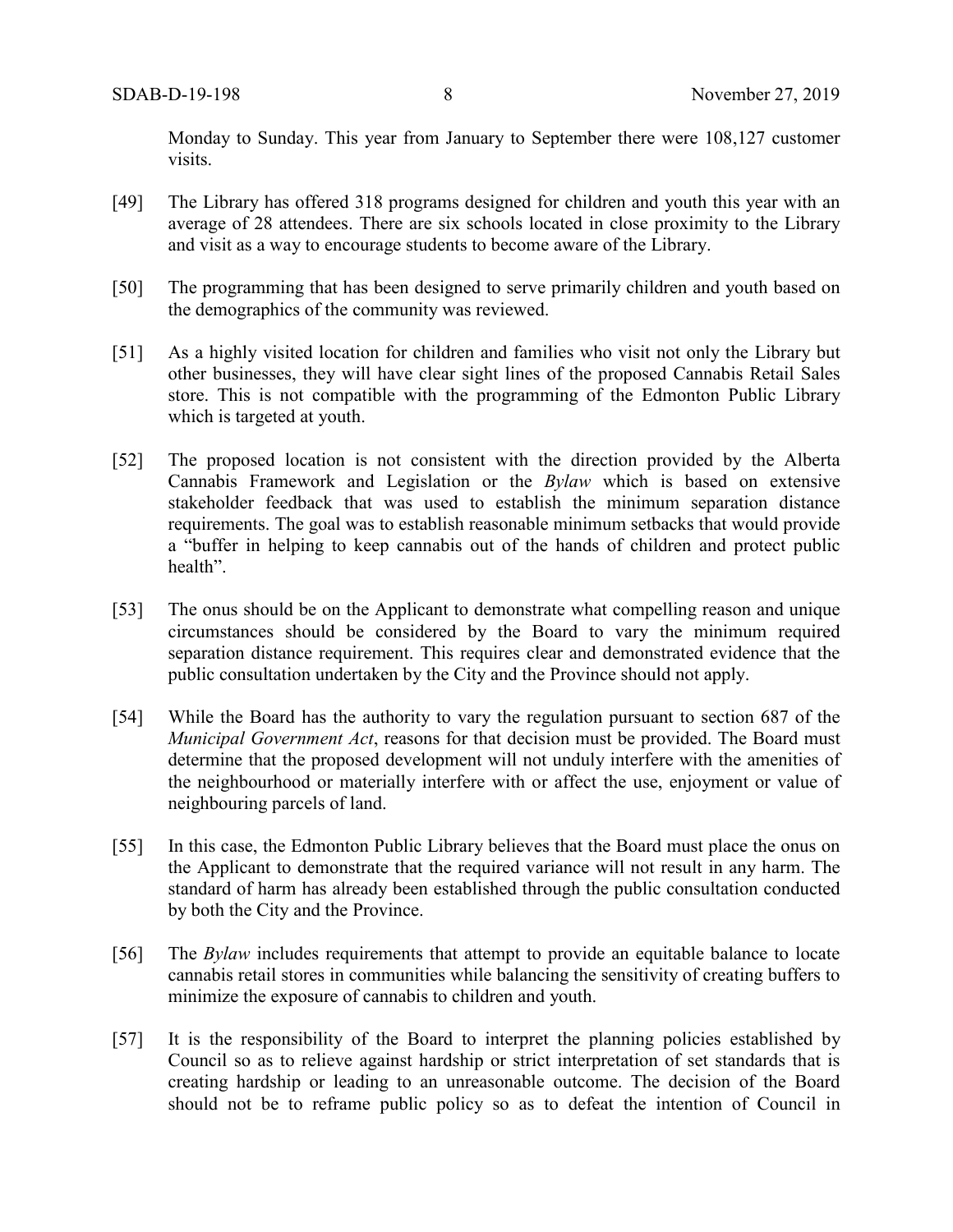establishing planning policy or to contradict the Alberta Cannabis Framework and Legislation.

- [58] Therefore, if it is presumed that varying the requested separation distance will result in negative impacts on the amenities of the neighborhood and the use, enjoyment and value of neighbouring properties, the onus is on the Applicant to demonstrate otherwise. If the Applicant cannot demonstrate that the proposed development will not cause harm, then the Board must apply the requirements of the *Bylaw*.
- [59] The Board has relied on *Newcastle Centre GP Ltd v Edmonton (City),* 2014 ABCA 295 in the past. Based on this decision, the Board shifted the onus of proof from the Applicant to those in opposition to the development. This test requires that in order to grant a variance the test in section 687 of the *Municipal Government Act* must be met.
- [60] Placing the onus on those impacted by the development is unreasonable and establishes a precedent that nullifies the land use policy established by Council. *Newcastle* should not be relied on in this appeal because it relates to the required separation distance between two Liquor Stores.
- [61] The proposed development requires a variance to the minimum required separation distance between a Public Library and a Cannabis Retail Use, two Uses which are not compatible.
- [62] The *Bylaw* regulations take precedence unless the Applicant can demonstrate compelling reasons and unique circumstances that the can be considered by the Board to vary the regulation and would override the importance of the establishment of buffers and setbacks in order to keep cannabis out of the hands of children and youth.
- [63] If the Board applies an incorrect test for a variance they assume the role of policy maker which is not the intent.
- [64] The Edmonton Public Library has challenged a previous decision of the Board to the Court of Appeal and permission to appeal was granted on October 28, 2019 to hear arguments that challenge the interpretation of *Newcastle*.
- [65] Mr. Monai provided the following information in response to questions from the Board:
	- a) The Library was consulted during the establishment of the setback requirements but he did not recall receiving any notification when Cannabis Retail Sales was added as a Use in this Zone.
	- b) The presumption of harm is based on public consultation and stakeholder feedback and the subsequent legislation adopted by the Province and the City to protect youth.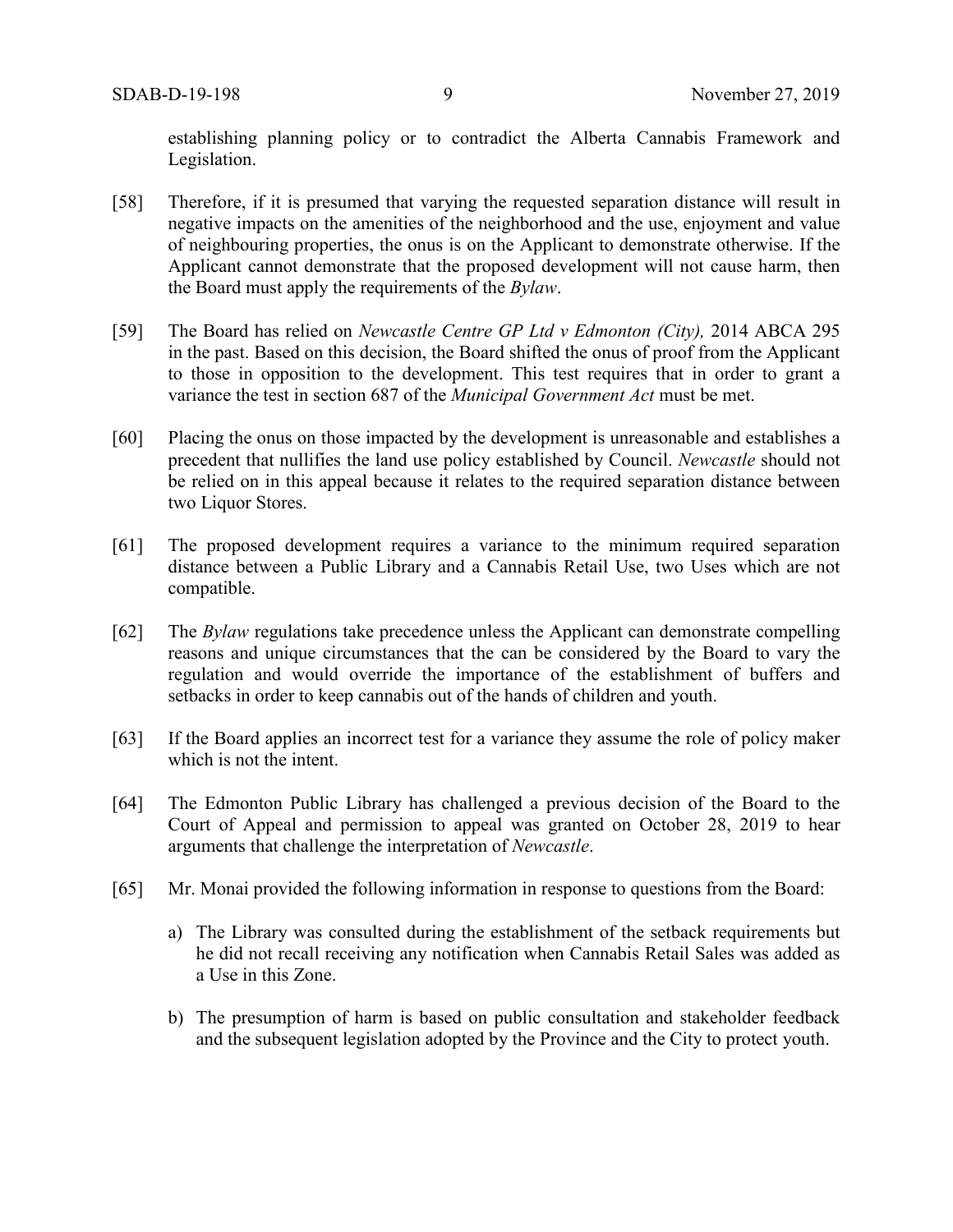- c) Liquor purchased from a Liquor Store cannot be consumed in public which is different than the impact of a Cannabis Retail Sales store because product can be purchased and smoked in public as long as you are 10 metres away from an entrance.
- d) It was his opinion that it is not fair to place the onus of demonstrating harm onto the Library. Information regarding the impact of other approved Cannabis Retail Sales stores located in close proximity to other Library locations could not be provided. However, there are impacts created by anti-social behavior near the Downtown Library and the Abbottsfield Library location.
- e) Council may have amended section 70 in order to provide more clarity.
- f) The legislation that was established to protect youth from cannabis needs to be used as a foundation. The Library is not opposed to Cannabis Retail Sales stores if they are developed in appropriate locations.
- g) The challenges experienced at the Downtown and Abbottsfield locations are the result of drug use and crime. There are vulnerable youth who come to the Abbottsfield Library and the Board's decision to approve a Cannabis Retail Sales store within the minimum required 200-metre separation distance to this location has been appealed to the Court of Appeal.
- h) The Engagement Survey contained the opinions of a variety of individuals and provided important feedback to Council regarding the establishment of development regulations for Cannabis Retail Sales and to determine what is reasonable.
- *iv) Rebuttal of the Appellant*
- [66] The Development Officer did not provide any data or evidence with respect to harm associated with the proposed Cannabis Retail Sales Use.
- [67] The Edmonton Public Library focused their evidence on the opinions obtained through the Engagement Survey. However, the Board needs to make a decision based on the *Bylaw* and the *Municipal Government Act*.
- [68] The Provincial regulations do not include minimum separation distances from a Public Library. This separation distance was established by the City and other municipalities.
- [69] None of the neighbouring schools, residents or the Community League have filed any objections to the proposed development. The only objection received was from the Edmonton Public Library.
- [70] Council has included Cannabis Retail Sales as a Permitted Use on this site. It was noted that the Edmonton Public Library did not oppose the zoning change adopted by Council to allow Cannabis Retail sales at this location.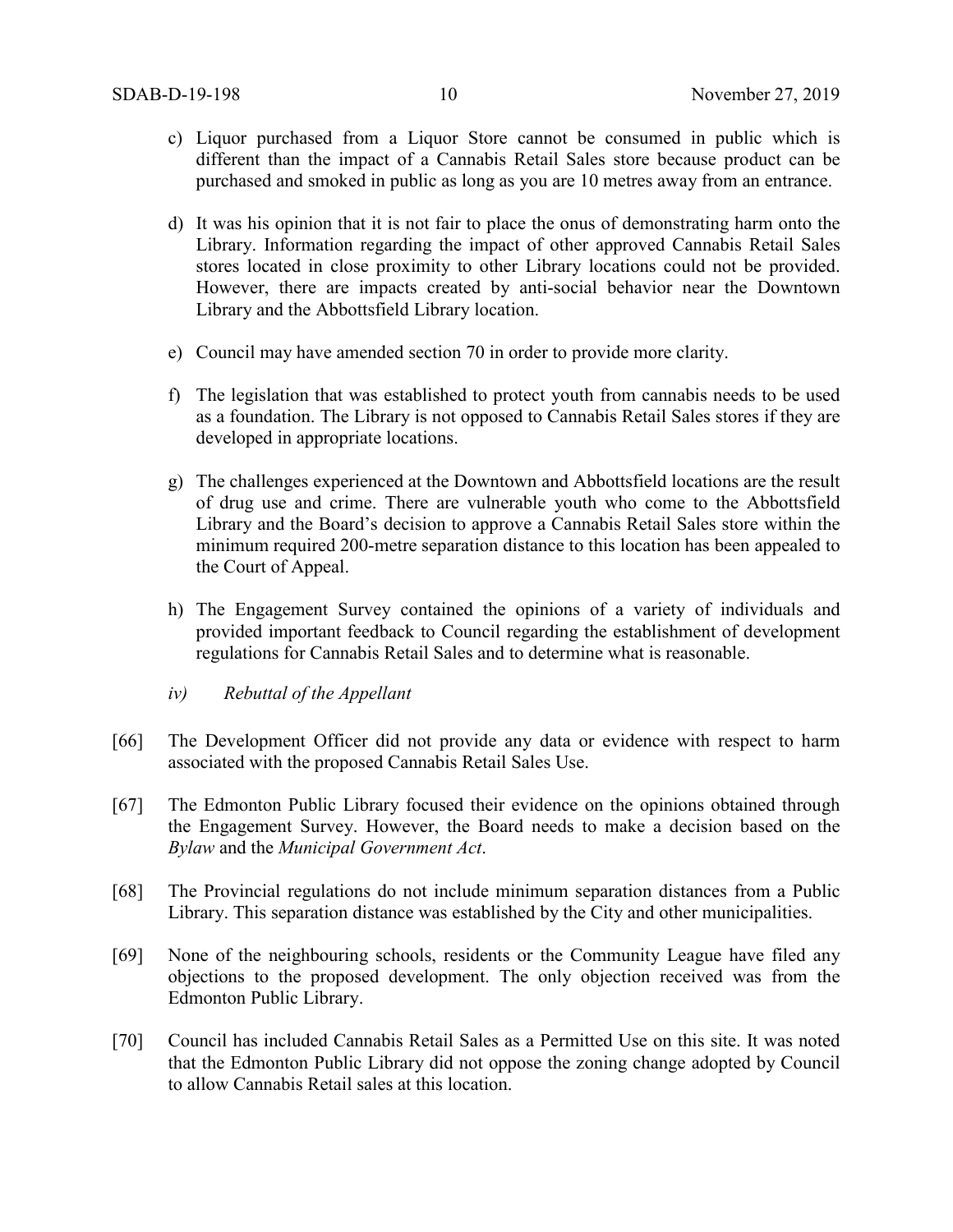- [71] The onus is on those in opposition to provide evidence of harm.
- [72] *Newcastle Centre GP Ltd v Edmonton (City),* 2014 ABCA 295 does deal with the minimum required separation distance between two Liquor Stores but the principles of this decision relate to the minimum required separation distances for any Use.
- [73] He and Mr. Clough attempted to meet with the Edmonton Public Library prior to the hearing to discuss the proposed development without success.
- [74] On a site that is greater than 2 hectares in size and zoned either CSC or DC2, if the Cannabis Retail Sales Use is first in, the Development Officer can grant the development permit.
- [75] It was noted that in response to a question by the Board, the representative of the Edmonton Public Library could not provide any information or evidence regarding harm that has resulted from varying the minimum required separation distance at other locations in Edmonton. It was his opinion that the issues occurring at the Downtown and Abbottsfield Libraries existed before the legalization of cannabis. The proposed development is located in a suburban shopping centre which is a much different situation.
- [76] This development permit was applied for after the most recent amendments were made to the *Bylaw*.
- [77] Mr. Clough referenced the separation distance map to clarify the composition of the site. It is comprised of three legal lots and they are all zoned TC-C. A Cannabis Retail Sales Use could not be located anywhere on the site without a variance because of the minimum required separation distance.
- [78] This location was specifically chosen for this development. As the landlord they want the Library and all of the other Uses on the subject site to be happy. On-site security is provided and can be used to address any concerns raised by the Library regarding the Cannabis Retail Sales Use.

### **Decision**

- [79] The appeal is **ALLOWED** and the decision of the Development Authority is **REVOKED**. The development is **GRANTED** as applied for to the Development Authority, subject to the following **CONDITIONS**:
	- 1. The Cannabis Retail Sales shall include design elements that readily allow for natural surveillance to promote a safe urban environment, where applicable and to the satisfaction of the Development Officer, including the following requirements: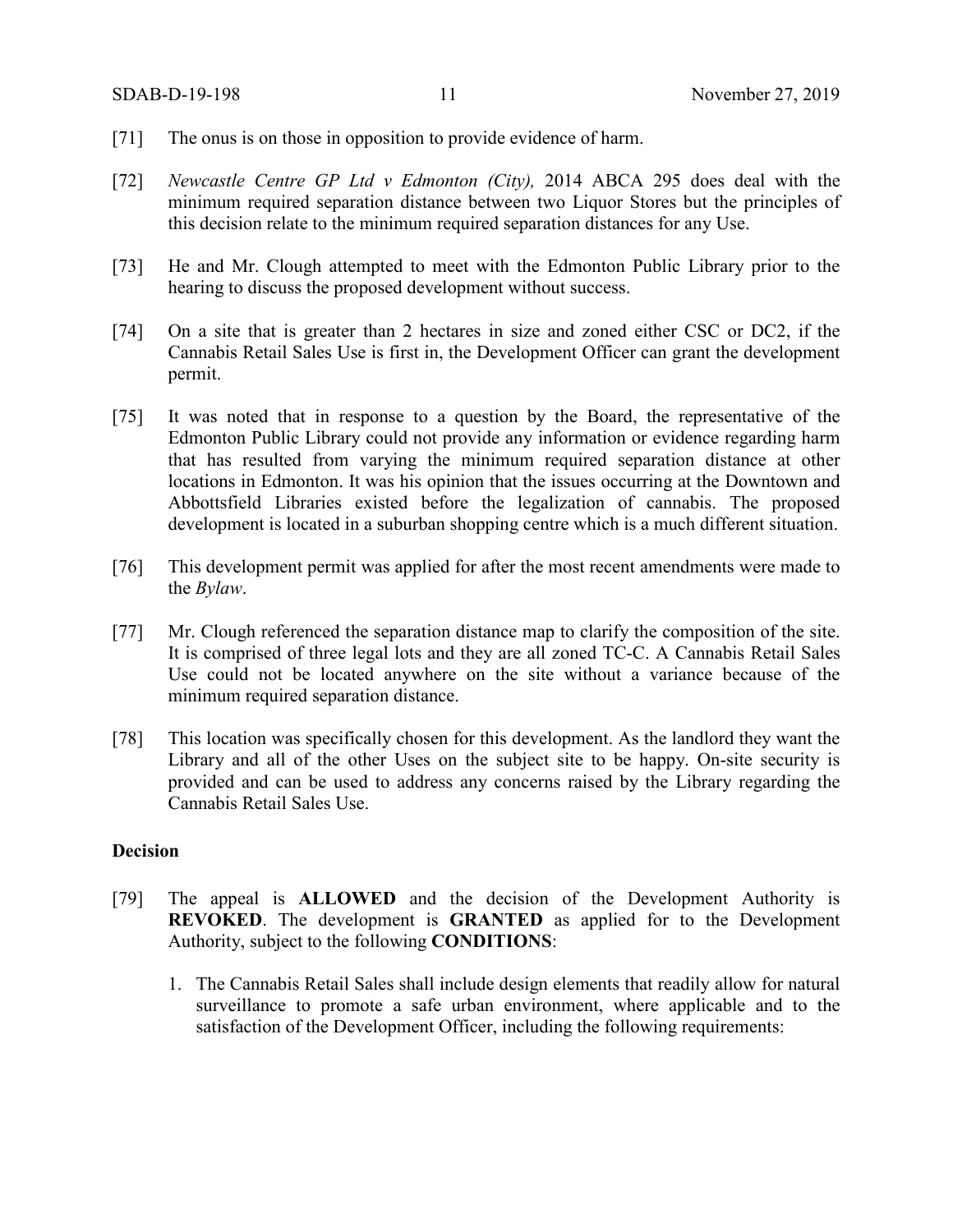- a. customer access to the store is limited to a storefront that is visible from the street other than a Lane, or a shopping centre parking lot, or mall access that allows visibility from the interior of the mall into the store;
- b. the exterior of all stores shall have ample transparency from the street;
- c. Any outdoor lighting shall be designed to ensure a well-lit environment for pedestrians and illumination of the property; and
- d. Landscaping shall be low-growing shrubs or deciduous trees with a high canopy at maturity to maintain natural surveillance.
- 2. Exterior lighting shall be developed to provide a safe lit environment in accordance with Sections 51and 58 and to the satisfaction of the Development Officer.
- 3. Any outdoor lighting for any development shall be located and arranged so that no direct rays of light are directed at any adjoining properties, or interfere with the effectiveness of any traffic control devices. (Reference Section 51 of the *Edmonton Zoning Byla*w 12800).

#### ADVISEMENTS:

- 1) The Development Permit shall not be valid unless and until the conditions of approval, save those of a continuing nature, have been fulfilled; and no notice of appeal from such approval has been served on the Subdivision and Development Appeal Board within the time period specified in subsection 21.1 (Ref. Section 17.1).
- 2) Signs require separate Development Applications.
- 3) This Development Permit is not a Business Licence. A separate application must be made for a Business Licence.
- [80] In granting the development, the following regulation of the *Edmonton Zoning Bylaw* is waived:

70(2) Any Site containing Cannabis Retail Sales shall not be located less than:

a. 200 m from any Site being used for a public library, at the time of the application for the Development Permit for the Cannabis Retail Sales.

## **Reasons for Decision**

[81] The proposed development is to change the Use from a General Retail Use to a Cannabis Retail Sales Use. The subject Site is located in the (TC-C) Heritage Valley Town Centre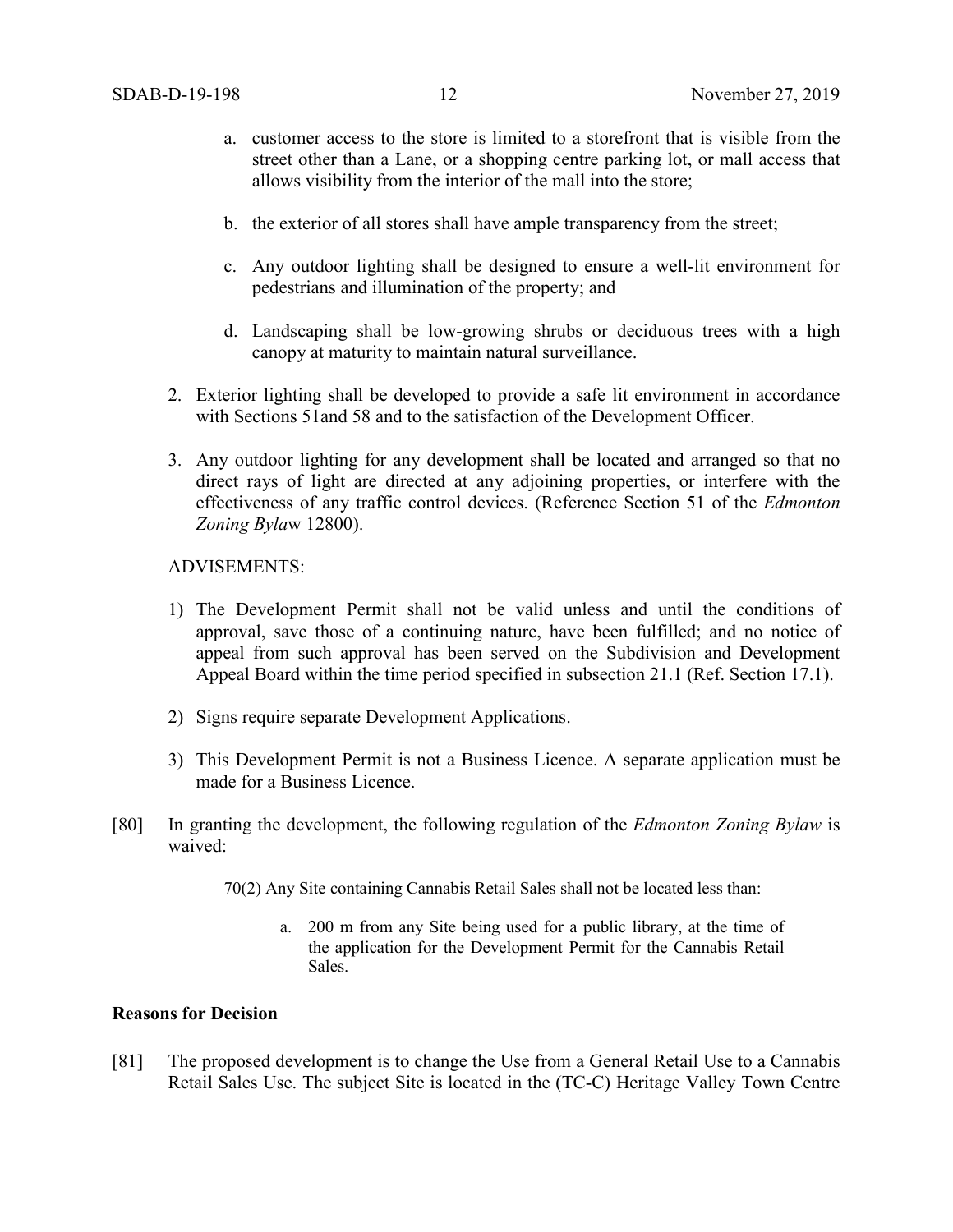Commercial Zone. Pursuant to section 990.4(2)(d) of the *Bylaw*, Cannabis Retail Sales is a Permitted Use in this Zone.

- [82] Section 687(3)(a.4) of the *Municipal Government Act* (the "*Act*") directs that in determining an appeal, the Board must comply with the applicable requirements of the regulations under the *Gaming, Liquor and Cannabis Act* respecting the location of premises described in a cannabis licence and distances between those premises and other premises. Based on the submissions made, the Board finds the proposed development complies with those regulations and this Board has met its obligation under section 687(3)(a.4).
- [83] The Development Authority refused the Development Permit because the proposed Cannabis Retail Sales Use does not comply with section 70(2)(a) of the *Bylaw* which states:

70(2) Any Site containing Cannabis Retail Sales shall not be located less than:

- a. 200 m from any Site being used for a public library, at the time of the application for the Development Permit for the Cannabis Retail Sales.
- [84] Section 70(3)(a) of the *Bylaw* sets out the method for measuring the distance between Cannabis Retail Sales and Public Libraries:

70(3) For the purposes of subsection 2:

- a. Separation distances shall be measured from the closest point of the subject Site boundary to the closest point of another Site boundary, and shall not be measured from Zone boundaries or from the edges of structures.
- [85] As the proposed Cannabis Retail Sales Use and the Public Library are located on the same Site, the separation distance between the two Uses is calculated as zero metres in accordance with section 70(3)(a) of the *Bylaw*. Therefore, a waiver of this regulation is required if the development is to be approved.
- [86] The *Bylaw* does not permit the Development Officer to grant a variance to the prescribed distance between a Cannabis Retail Sales Use and a Public Library pursuant section 70(5). However, the Board has discretion to do so per section 687(3)(d) of the *Act*.
- [87] The Board grants the 200-metre waiver and approves the proposed development for the following reasons:
	- a) Both the proposed Cannabis Retail Sales Use and the Public Library are Permitted Uses on this very large Site of approximately 11 hectares.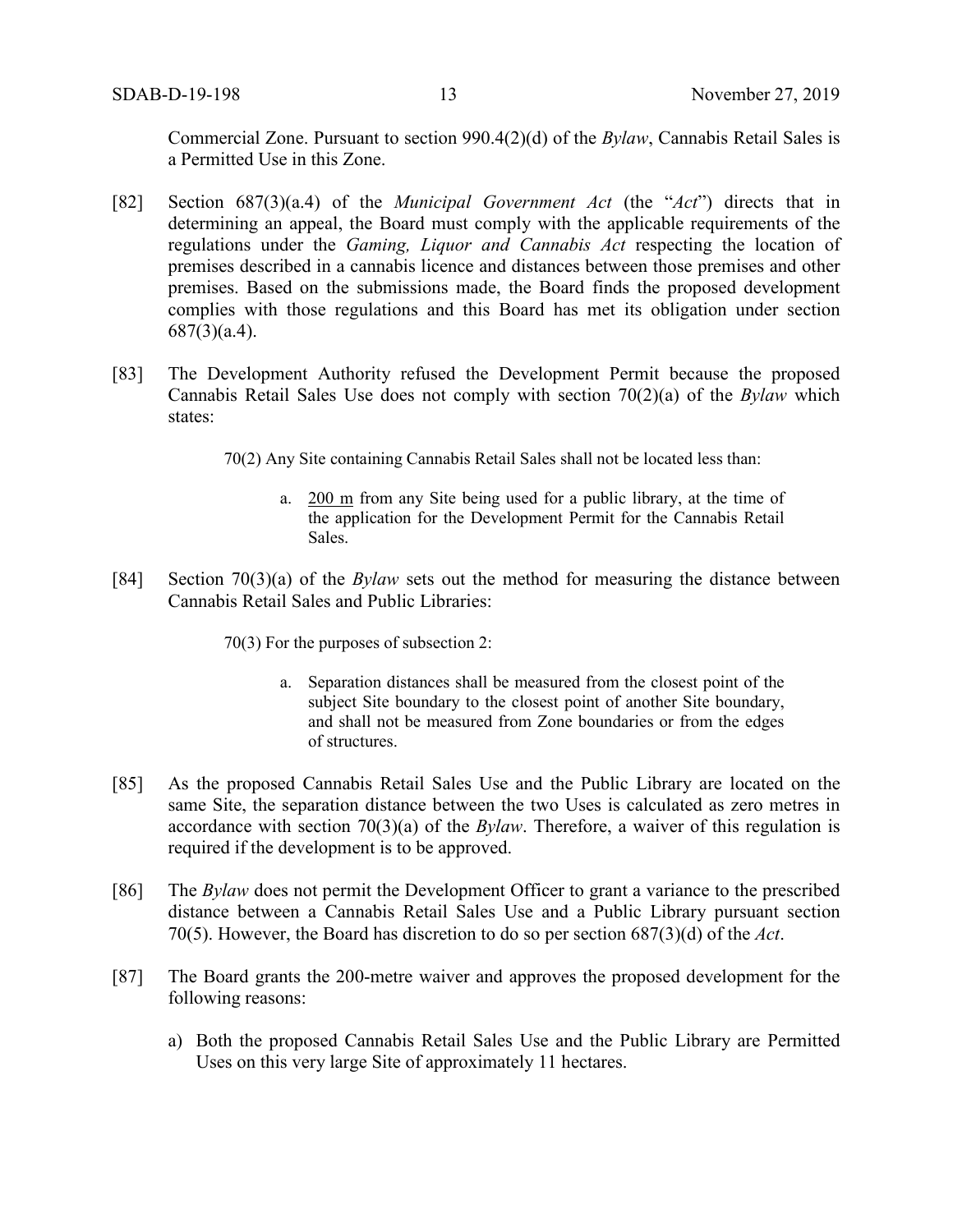- b) As the Public Library opened on the Site in April 2018 and Council amended the *Bylaw* to include Cannabis Retail Sales as a Permitted Use on this Site on September 5, 2018, the Board finds it reasonable to infer from that decision that Council intended that both Uses could exist on this Special Area Site zoned TC-C despite the separation distances required under section 70 of the *Bylaw*.
- c) With respect to the actual proximity of the proposed development to the Public Library, the Board is satisfied that the separation of the two Uses is sufficient given the two are 160 metres apart door-to-door with two roadways, buildings and a variety of retail stores and businesses in between. Based on the photographic evidence provided by the Appellant, the proposed development is not visible from either the interior or exterior of the Public Library because the sight lines are blocked by buildings located between the two locations and the entrances to each face opposite directions. Further, the Board accepts the Appellant's evidence that the design of the proposed development which obscures visibility into the store addresses concerns regarding exposing children to cannabis sales.
- d) The Board acknowledges the opposition of the Edmonton Public Library to the development on the basis that the separation distance requirements establish the standard for harm in helping to keep cannabis out of the hands of children and should be honoured.
- e) However, the Board is bound by direction provided by the Court of Appeal in the case of *Newcastle Centre GP Ltd v Edmonton (City),* 2014 ABCA 295. In that case, the Court of Appeal ruled that it is an error for the Board to assume, without evidence, that the Bylaw creates a presumption of harm to the public and that it cannot grant variances unless that presumption is rebutted by the applicant.
- f) The Board reviewed the Stakeholder Comments regarding separation distances provided in the materials submitted. The feedback from consultations and surveys conducted by both the Province and the City provided a range of perspectives on separation distances generally but did not specifically address separation distances from libraries. Further, the Board observes that the survey materials are a compilation of perceptions rather than evidence showing that a particular separation distance between cannabis retail locations and locations where children may gather is a critical factor in keeping cannabis out of the hands of children.
- g) The Board received no evidence suggesting that the proposed development at this location on this Site would interfere with neighbouring properties specifically or that this Permitted Use would interfere with the amenities of the area generally. While the representative of the Edmonton Public Library noted that both the Downtown and Abbottsfield Library locations face challenges some of which are related to drug use, he did not specifically relate those challenges to proximity to existing Cannabis Retail Sales locations.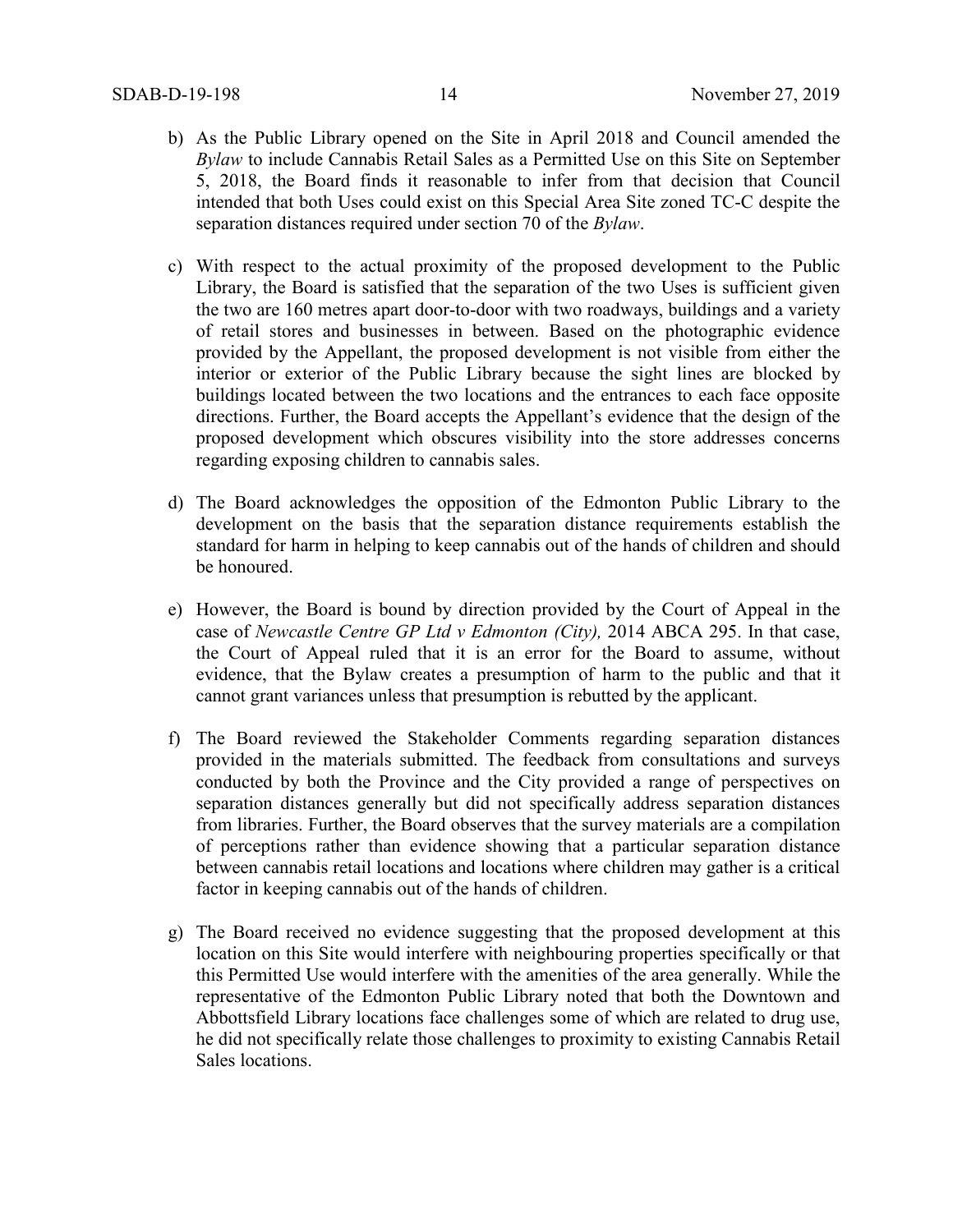[88] For the above reasons, the Board is satisfied that its test under section 687(3(d) of the *Act*  has been met and it is an appropriate circumstance to grant a variance to the minimum required separation distance.

Guess Harin

Gwen Harris, Presiding Officer Subdivision and Development Appeal Board